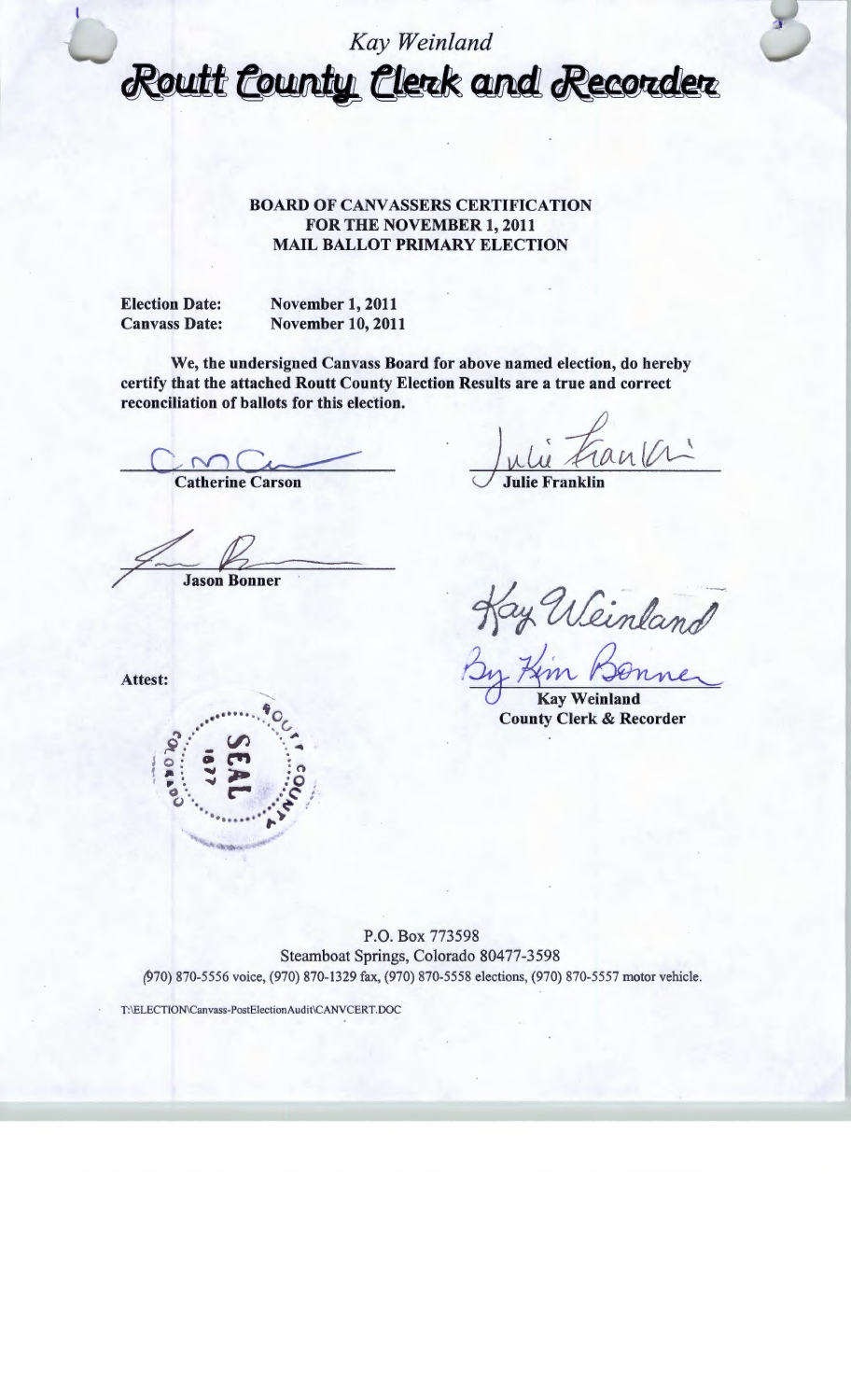## ROUTT COUNTY COORDINATED ELECTION-NOVEMBER 1, 2011 OFFICIAL MAIL BALLOT RESULTS

| <b>Precinct Counted/City of Steamboat Springs</b>                                                                                            |              |           |           |           | 5         |           |           |                  |              | 10        | 11        | 12        | 13        | 14        | 15        | 16        | 17        | 18        | PO | Total | <b>Grand Total</b> |
|----------------------------------------------------------------------------------------------------------------------------------------------|--------------|-----------|-----------|-----------|-----------|-----------|-----------|------------------|--------------|-----------|-----------|-----------|-----------|-----------|-----------|-----------|-----------|-----------|----|-------|--------------------|
| <b>CITY OF STEAMBOAT SPRINGS</b>                                                                                                             |              |           |           |           |           |           |           |                  |              |           |           |           |           |           |           |           |           |           |    |       |                    |
| CITY COUNCIL, DISTRICT I - Four Year Term                                                                                                    |              |           |           |           |           |           |           |                  |              |           |           |           |           |           |           |           |           |           |    |       |                    |
| <b>Richard Levy</b>                                                                                                                          | <b>NA</b>    | <b>NA</b> | <b>NA</b> | <b>NA</b> | <b>NA</b> | <b>NA</b> | <b>NA</b> | <b>NA</b>        | <b>NA</b>    | <b>NA</b> | 226       | 174       | 267       | 190       | 224       | 175       | 164       | 208       |    | 1,628 | 1,628              |
| <b>Scott Myller</b>                                                                                                                          | <b>NA</b>    | <b>NA</b> | <b>NA</b> | <b>NA</b> | <b>NA</b> | <b>NA</b> | <b>NA</b> | <b>NA</b>        | <b>NA</b>    | <b>NA</b> | 241       | 174       | 223       | 260       | 396       | 265       | 189       | 258       |    | 2,006 | 2,006              |
| <b>CITY OF STEAMBOAT SPRINGS</b><br>CITY COUNCIL, DISTRICT II - Four Year Term                                                               |              |           |           |           |           |           |           |                  |              |           |           |           |           |           |           |           |           |           |    |       |                    |
| <b>Bart Kounovsky</b>                                                                                                                        | <b>NA</b>    | <b>NA</b> | <b>NA</b> | <b>NA</b> | <b>NA</b> | <b>NA</b> | <b>NA</b> | <b>NA</b>        | <b>NA</b>    | <b>NA</b> | 319       | 226       | 280       | 302       | 426       | 309       | 249       | 357       |    | 2,468 | 2,468              |
| <b>CITY OF STEAMBOAT SPRINGS</b><br>CITY COUNCIL, DISTRICT III - Four Year Term                                                              |              |           |           |           |           |           |           |                  |              |           |           |           |           |           |           |           |           |           |    |       |                    |
| Sonja Macys                                                                                                                                  | <b>NA</b>    | <b>NA</b> | <b>NA</b> | <b>NA</b> | <b>NA</b> | <b>NA</b> | <b>NA</b> | <b>NA</b>        | <b>NA</b>    | <b>NA</b> | 254       | 197       | 321       | 260       | 305       | 206       | 178       | 283       |    | 2,004 | 2,004              |
| <b>Dave Moloney</b>                                                                                                                          | <b>NA</b>    | <b>NA</b> | <b>NA</b> | <b>NA</b> | <b>NA</b> | <b>NA</b> | <b>NA</b> | <b>NA</b>        | <b>NA</b>    | <b>NA</b> | 213       | 147       | 172       | 182       | 317       | 236       | 174       | 215       |    | 1,656 | 1,656              |
| <b>CITY OF STEAMBOAT SPRINGS</b><br>CITY COUNCIL, AT LARGE - Two Year Term                                                                   |              |           |           |           |           |           |           |                  |              |           |           |           |           |           |           |           |           |           |    |       |                    |
| John Fielding                                                                                                                                | <b>NA</b>    | <b>NA</b> | <b>NA</b> | <b>NA</b> | <b>NA</b> | <b>NA</b> | <b>NA</b> | <b>NA</b>        | <b>NA</b>    | <b>NA</b> | 110       | 94        | 111       | 89        | 135       | 95        | 71        | 108       |    | 813   | 813                |
| Kevin Kaminski                                                                                                                               | <b>NA</b>    | <b>NA</b> | <b>NA</b> | <b>NA</b> | <b>NA</b> | <b>NA</b> | <b>NA</b> | <b>NA</b>        | <b>NA</b>    | <b>NA</b> | 290       | 196       | 271       | 270       | 405       | 301       | 214       | 275       |    | 2.222 | 2,222              |
| Daryl Dog Levin                                                                                                                              | <b>NA</b>    | <b>NA</b> | <b>NA</b> | <b>NA</b> | <b>NA</b> | <b>NA</b> | <b>NA</b> | <b>NA</b>        | <b>NA</b>    | <b>NA</b> | 83        | 67        | 126       | 86        | 92        | 57        | 80        | 102       |    | 693   | 693                |
| <b>Precinct Counted/Steamboat Springs School District</b><br>STEAMBOAT SPRINGS SCHOOL DISTRICT RE-2<br>DIRECTOR, DISTRICT 2 - Four Year Term | $\mathbf{1}$ |           |           |           | 5         |           |           |                  |              | 10        | 11        | 12        | 13        | 14        | 15        | 16        | 17        |           | PO |       | Total Grand Total  |
| Wayne Lemley                                                                                                                                 | 148          | <b>NA</b> | 241       | 128       | <b>NA</b> | 292       | 126       | <b>NA</b>        | <b>NA</b>    | <b>NA</b> | 254       | 190       | 243       | 255       | 365       | 272       | 211       | 314       |    | 3,039 | 3,039              |
| STEAMBOAT SPRINGS SCHOOL DISTRICT RE-2<br><b>DIRECTOR, DISTRICT 4 - Four Year Term</b><br><b>Robin Crossani</b>                              |              |           |           |           |           |           |           |                  |              |           |           |           |           |           |           |           |           |           |    |       |                    |
|                                                                                                                                              | 157          | <b>NA</b> | 262       | 157       | <b>NA</b> | 297       | 128       | <b>NA</b>        | <b>NA</b>    | <b>NA</b> | 275       | 213       | 268       | 282       | 400       | 287       | 235       | 338       |    | 3.299 | 3,299              |
| <b>STEAMBOAT SPRINGS SCHOOL DISTRICT RE-2</b><br><b>DIRECTOR, DISTRICT 5 - Four Year Term</b>                                                |              |           |           |           |           |           |           |                  |              |           |           |           |           |           |           |           |           |           |    |       |                    |
| Rebecca Williams                                                                                                                             | 104          | <b>NA</b> | 190       | 98        | <b>NA</b> | 197       | 79        | <b>NA</b>        | <b>NA</b>    | <b>NA</b> | 189       | 170       | 204       | 219       | 259       | 173       | 141       | 202       |    | 2.225 | 2,225              |
| Sandra Sharp                                                                                                                                 | 101          | <b>NA</b> | 155       | 104       | <b>NA</b> | 180       | 77        | <b>NA</b>        | <b>NA</b>    | <b>NA</b> | 204       | 111       | 170       | 156       | 266       | 186       | 139       | 191       |    | 2.040 | 2,040              |
|                                                                                                                                              |              |           |           |           |           |           |           |                  |              |           |           |           |           |           |           |           |           |           |    |       |                    |
| <b>Precinct Counted/South Routt School District</b>                                                                                          |              |           | 3         |           | 5         | 6         |           |                  | $\mathbf{9}$ | 10        | 11        | 12        | 13        | 14        | 15        | 16        | 17        | 18        | PO | Total | <b>Grand Total</b> |
| <b>SOUTH ROUTT SCHOOL DISTRICT RE-3</b><br><b>DIRECTOR, DISTRICT 4 - Four Year Term</b>                                                      |              |           |           |           |           |           |           |                  |              |           |           |           |           |           |           |           |           |           |    |       |                    |
| <b>Jules Palyo</b>                                                                                                                           | <b>NA</b>    | <b>NA</b> | <b>NA</b> | <b>NA</b> | <b>NA</b> | <b>NA</b> | <b>NA</b> | 235              | 116          | 159       | <b>NA</b> | <b>NA</b> | <b>NA</b> | <b>NA</b> | <b>NA</b> | <b>NA</b> | <b>NA</b> | <b>NA</b> |    | 510   | 510                |
| <b>Byron J. Dean</b>                                                                                                                         | <b>NA</b>    | <b>NA</b> | <b>NA</b> | <b>NA</b> | <b>NA</b> | <b>NA</b> | <b>NA</b> | $\overline{103}$ | 107          | 49        | <b>NA</b> | <b>NA</b> | <b>NA</b> | <b>NA</b> | <b>NA</b> | <b>NA</b> | <b>NA</b> | <b>NA</b> |    | 259   | 259                |
| <b>SOUTH ROUTT SCHOOL DISTRICT RE-3</b><br><b>DIRECTOR, DISTRICT 6 - Four Year Term</b>                                                      |              |           |           |           |           |           |           |                  |              |           |           |           |           |           |           |           |           |           |    |       |                    |
| Timothy V. Corrigan                                                                                                                          | <b>NA</b>    | NA        | NA        | <b>NA</b> | <b>NA</b> | <b>NA</b> | NA        | 263              | 201          | 143       | <b>NA</b> | <b>NA</b> | <b>NA</b> | <b>NA</b> | <b>NA</b> | <b>NA</b> | <b>NA</b> | <b>NA</b> |    | 627   | 627                |
| <b>SOUTH ROUTT SCHOOL DISTRICT RE-3</b><br>DIRECTOR, DISTRICT 7 - Four Year Term                                                             |              |           |           |           |           |           |           |                  |              |           |           |           |           |           |           |           |           |           |    |       |                    |
| <b>Brett Mason NA</b>                                                                                                                        |              | <b>NA</b> | <b>NA</b> | <b>NA</b> | <b>NA</b> | <b>NA</b> | <b>NA</b> | 274              | 202          |           | <b>NA</b> |           | ΝA        | NA        | NA        | <b>NA</b> | <b>NA</b> | <b>NA</b> |    | 633   | 633                |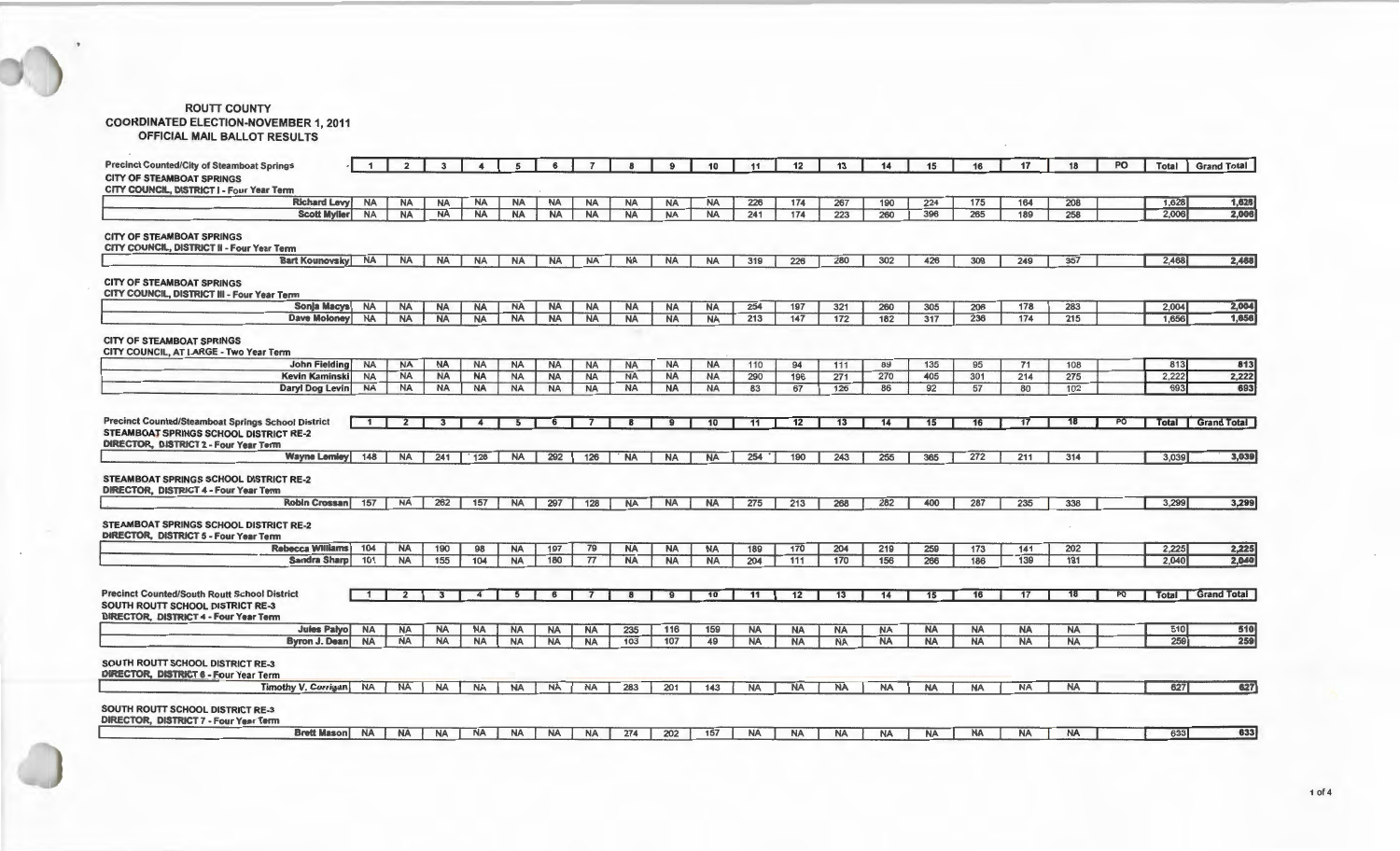| <b>Precinct Counted/Eagle County School District</b>                                      | $\mathbf{1}$ | $\overline{2}$ | $\mathbf{3}$ | $\overline{4}$       | 5               | 6          | $\overline{7}$ | 8                       | 9              | 10                   | 11        | 12         | 13         | 14         | 15         | 16         | 17         | 18         | PO        | <b>Total</b>    | <b>Grand Total</b>                                                                |
|-------------------------------------------------------------------------------------------|--------------|----------------|--------------|----------------------|-----------------|------------|----------------|-------------------------|----------------|----------------------|-----------|------------|------------|------------|------------|------------|------------|------------|-----------|-----------------|-----------------------------------------------------------------------------------|
| <b>EAGLE COUNTY SCHOOL DISTRICT RE50J</b><br><b>DIRECTOR, DISTRICT A - Four Year Term</b> |              |                |              |                      |                 |            |                |                         |                |                      |           |            |            |            |            |            |            |            |           |                 |                                                                                   |
| <b>Tessa M Kirchner</b>                                                                   | <b>NA</b>    | <b>NA</b>      | <b>NA</b>    | <b>NA</b>            | <b>NA</b>       | <b>NA</b>  | <b>NA</b>      | <b>NA</b>               | <b>NA</b>      | 9                    | <b>NA</b> | <b>NA</b>  | <b>NA</b>  | <b>NA</b>  | <b>NA</b>  | <b>NA</b>  | <b>NA</b>  | <b>NA</b>  |           | $\mathbf{Q}$    |                                                                                   |
|                                                                                           |              |                |              |                      |                 |            |                |                         |                |                      |           |            |            |            |            |            |            |            |           |                 |                                                                                   |
| <b>EAGLE COUNTY SCHOOL DISTRICT RE50J</b><br><b>DIRECTOR, DISTRICT B - Two Year Term</b>  |              |                |              |                      |                 |            |                |                         |                |                      |           |            |            |            |            |            |            |            |           |                 |                                                                                   |
| <b>Kate Cocchlarella</b>                                                                  | <b>NA</b>    | <b>NA</b>      | <b>NA</b>    | <b>NA</b>            | <b>NA</b>       | <b>NA</b>  | <b>NA</b>      | <b>NA</b>               | <b>NA</b>      | 12                   | <b>NA</b> | <b>NA</b>  | <b>NA</b>  | <b>NA</b>  | <b>NA</b>  | <b>NA</b>  | <b>NA</b>  | <b>NA</b>  |           | 12              | 12                                                                                |
|                                                                                           |              |                |              |                      |                 |            |                |                         |                |                      |           |            |            |            |            |            |            |            |           |                 |                                                                                   |
| <b>EAGLE COUNTY SCHOOL DISTRICT RE50J</b>                                                 |              |                |              |                      |                 |            |                |                         |                |                      |           |            |            |            |            |            |            |            |           |                 |                                                                                   |
| DIRECTOR, DISTRICT C - Four Year Term<br><b>Carrie Neill Benway</b>                       | <b>NA</b>    | <b>NA</b>      | <b>NA</b>    | <b>NA</b>            | <b>NA</b>       | <b>NA</b>  | <b>NA</b>      | <b>NA</b>               | <b>NA</b>      | 10                   | <b>NA</b> | <b>NA</b>  | <b>NA</b>  | <b>NA</b>  | <b>NA</b>  | <b>NA</b>  | <b>NA</b>  | <b>NA</b>  |           | 10 <sup>1</sup> | 10                                                                                |
|                                                                                           |              |                |              |                      |                 |            |                |                         |                |                      |           |            |            |            |            |            |            |            |           |                 |                                                                                   |
| <b>EAGLE COUNTY SCHOOL DISTRICT RE50J</b>                                                 |              |                |              |                      |                 |            |                |                         |                |                      |           |            |            |            |            |            |            |            |           |                 |                                                                                   |
| <b>DIRECTOR, DISTRICT D - Four Year Term</b>                                              |              |                |              |                      |                 |            |                |                         |                |                      |           |            |            |            |            |            |            |            |           |                 |                                                                                   |
| <b>Jeanne McQueeney</b>                                                                   | <b>NA</b>    | <b>NA</b>      | <b>NA</b>    | <b>NA</b>            | <b>NA</b>       | <b>NA</b>  | <b>NA</b>      | <b>NA</b>               | <b>NA</b>      | 10                   | <b>NA</b> | <b>NA</b>  | <b>NA</b>  | <b>NA</b>  | <b>NA</b>  | <b>NA</b>  | <b>NA</b>  | <b>NA</b>  |           | 10 <sup>1</sup> | 10                                                                                |
| <b>EAGLE COUNTY SCHOOL DISTRICT RE50J</b>                                                 |              |                |              |                      |                 |            |                |                         |                |                      |           |            |            |            |            |            |            |            |           |                 |                                                                                   |
| <b>DIRECTOR, DISTRICT G - Two Year Term</b>                                               |              |                |              |                      |                 |            |                |                         |                |                      |           |            |            |            |            |            |            |            |           |                 |                                                                                   |
| <b>Thomas H. Johnson</b>                                                                  | <b>NA</b>    | <b>NA</b>      | <b>NA</b>    | <b>NA</b>            | <b>NA</b>       | <b>NA</b>  | <b>NA</b>      | <b>NA</b>               | <b>NA</b>      | 10                   | <b>NA</b> | <b>NA</b>  | <b>NA</b>  | <b>NA</b>  | <b>NA</b>  | <b>NA</b>  | <b>NA</b>  | <b>NA</b>  |           | 10 <sub>l</sub> | 10                                                                                |
|                                                                                           |              |                |              |                      |                 |            |                |                         |                |                      |           |            |            |            |            |            |            |            |           |                 |                                                                                   |
| <b>Precinct Counted/ Colorado Mountain College</b>                                        | $\mathbf{1}$ | $\overline{z}$ |              | $\mathbf{A}$         |                 |            |                |                         |                | 10                   | 11        | 12         | 13         | 14         | 15         | 16         | 17         |            | PO        | Total           | <b>Grand Total</b>                                                                |
| <b>COLORADO MTN COLLEGE BOARD OF TRUSTEES</b>                                             |              |                |              |                      |                 |            |                |                         |                |                      |           |            |            |            |            |            |            |            |           |                 |                                                                                   |
| <b>DIRECTOR, DISTRICT 2 - Four Year Term</b>                                              |              |                |              |                      |                 |            |                |                         |                |                      |           |            |            |            |            |            |            |            |           |                 |                                                                                   |
|                                                                                           |              |                |              |                      |                 |            |                |                         |                |                      |           |            |            |            |            |            |            |            |           |                 |                                                                                   |
| <b>Kathy Goudy</b>                                                                        | 75           | <b>NA</b>      | 135          | 67                   | <b>NA</b>       | 147        | 47             | <b>NA</b>               | <b>NA</b>      | 6                    | $141$     | 92         | 124        | $121$      | 166        | 103        | 101        | 136        |           | 1,461           | 1,461                                                                             |
| Stan D. Orr                                                                               | 59           | <b>NA</b>      | 107          | 62                   | <b>NA</b>       | 128        | 67             | <b>NA</b>               | <b>NA</b>      | $\overline{2}$       | 106       | 74         | 98         | 110        | 156        | 135        | 77         | 119        |           | 1,300           | 1,300                                                                             |
|                                                                                           |              |                |              |                      |                 |            |                |                         |                |                      |           |            |            |            |            |            |            |            |           |                 |                                                                                   |
| <b>COLORADO MTN COLLEGE BOARD OF TRUSTEES</b>                                             |              |                |              |                      |                 |            |                |                         |                |                      |           |            |            |            |            |            |            |            |           |                 |                                                                                   |
| <b>DIRECTOR, DISTRICT 4 - Four Year Term</b><br><b>Richard E. Hague</b>                   | 53           | <b>NA</b>      | 86           | 48                   | <b>NA</b>       | 106        | 38             | <b>NA</b>               | <b>NA</b>      | $\mathbf{3}$         | 103       | 58         | 74         | 82         | 128        | 97         | 72         | 95         |           | 1,043           | 1,043                                                                             |
| Robert C. Taylor                                                                          | 66           | <b>NA</b>      | 140          | 75                   | <b>NA</b>       | 141        | 60             | <b>NA</b>               | <b>NA</b>      | $\blacktriangleleft$ | 122       | 81         | 135        | 118        | 164        | 128        | 89         | 140        |           | 1.463           |                                                                                   |
|                                                                                           |              |                |              |                      |                 |            |                |                         |                |                      |           |            |            |            |            |            |            |            |           |                 |                                                                                   |
| <b>COLORADO MTN COLLEGE BOARD OF TRUSTEES</b>                                             |              |                |              |                      |                 |            |                |                         |                |                      |           |            |            |            |            |            |            |            |           |                 |                                                                                   |
| Ken Brenner                                                                               | 102          | <b>NA</b>      | 180          | 111                  | <b>NA</b>       | 225        | 83             | <b>NA</b>               | <b>NA</b>      | 3                    | 231       | 172        | 252        | 251        | 304        | 190        | 165        | 232        |           | 2,501           |                                                                                   |
| <b>DIRECTOR, DISTRICT 5 - Four Year Term</b><br><b>John Fielding</b>                      | 96           | <b>NA</b>      | 175          | 96                   | <b>NA</b>       | 167        | 80             | <b>NA</b>               | <b>NA</b>      | 6                    | 163       | 116        | 139        | 134        | 208        | 157        | $112$      | $135$      |           | 1.784           |                                                                                   |
|                                                                                           |              |                |              |                      |                 |            |                |                         |                |                      |           |            |            |            |            |            |            |            | $\bullet$ |                 |                                                                                   |
| <b>COLORADO MTN COLLEGE BOARD OF TRUSTEES</b>                                             |              |                |              |                      |                 |            |                |                         |                |                      |           |            |            |            |            |            |            |            |           |                 |                                                                                   |
| <b>DIRECTOR, DISTRICT 6 - Four Year Term</b><br><b>Pat Chlouber</b>                       | 67           | <b>NA</b>      | 103          | 67                   | <b>NA</b>       | 120        | 48             | <b>NA</b>               | <b>NA</b>      | 6                    | 114       | 71         | 105        | 110        | 144        | 97         | 70         | 124        |           | 1,246           |                                                                                   |
| <b>Wes Duran</b>                                                                          | 67           | <b>NA</b>      | 142          | 70                   | <b>NA</b>       | 147        | 63             | <b>NA</b>               | <b>NA</b>      | $\overline{2}$       | 125       | 93         | 134        | 118        | 185        | 145        | 116        | 136        |           | 1.543           |                                                                                   |
|                                                                                           |              |                |              |                      |                 |            |                |                         |                |                      |           |            |            |            |            |            |            |            |           |                 |                                                                                   |
|                                                                                           |              |                |              |                      |                 |            |                |                         |                |                      |           |            |            |            |            |            |            |            |           |                 |                                                                                   |
| <b>Precinct Counted/ Referendums</b>                                                      | $\mathbf{1}$ | $\overline{2}$ | $\mathbf{3}$ | $\blacktriangleleft$ | $5\overline{5}$ | 6          | $\overline{7}$ | $\overline{\mathbf{8}}$ | $\overline{9}$ | 10                   | 11        | 12         | 13         | 14         | 15         | 16         | 17         | 18         | PO        | Total           |                                                                                   |
| <b>STATE OF COLORADO</b>                                                                  |              |                |              |                      |                 |            |                |                         |                |                      |           |            |            |            |            |            |            |            |           |                 |                                                                                   |
| <b>Proposition 103 (STATUTORY)</b><br>Yes <sub>1</sub>                                    | 129          | 76<br>235      | 182<br>296   | 100                  | 124<br>302      | 190<br>351 | 83             | 140<br>252              | 130            | 65                   | 198       | 194<br>191 | 258<br>307 | 249<br>248 | 324<br>391 | 199<br>306 | 182<br>239 | 246<br>319 |           | 3,069<br>4,663  | 1,463<br>2,501<br>1,784<br>1,246<br>1,543<br><b>Grand Total</b><br>3,069<br>4,663 |

| Yesl | 173 | 169 | 259 | 136 | 238 | 280 | 113 | 183 | 136 | 152 | 203 | 152 | 182 | 220 | 340 | 257<br>$\sim$ | 159 | 215 | 3,566 | 3,566 |
|------|-----|-----|-----|-----|-----|-----|-----|-----|-----|-----|-----|-----|-----|-----|-----|---------------|-----|-----|-------|-------|
| Nol  | 161 | 141 | 222 | 153 | 187 | 265 | 113 | 210 | 182 | 92  | 323 | 238 | 388 | 287 | 375 | 251           | 269 | 355 | 4.212 | 4,212 |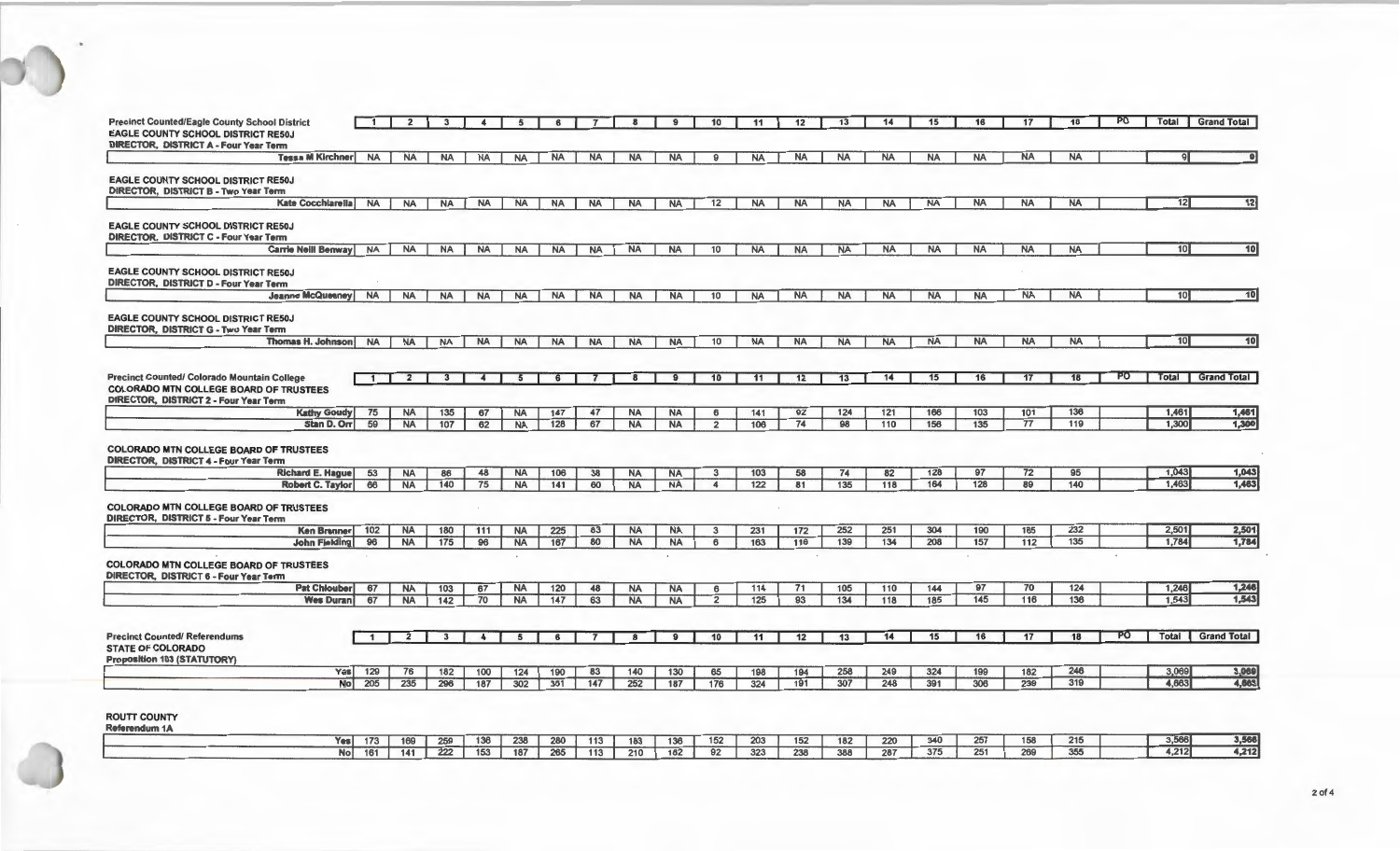| <b>Precinct Counted/ Referendums</b> |                       | -1                      | $\mathbf{2}$           | $\mathbf{3}$            | $\overline{4}$          | -5        | 6            |             | 8         | 9              | 10        | 11              | 12         | 13             | 14          | 15        | 16        | 17        | 18        | <b>PO</b> | Total           | <b>Grand Total</b> |
|--------------------------------------|-----------------------|-------------------------|------------------------|-------------------------|-------------------------|-----------|--------------|-------------|-----------|----------------|-----------|-----------------|------------|----------------|-------------|-----------|-----------|-----------|-----------|-----------|-----------------|--------------------|
| <b>CITY OF STEAMBOAT SPRINGS</b>     |                       |                         |                        |                         |                         |           |              |             |           |                |           |                 |            |                |             |           |           |           |           |           |                 |                    |
| <b>REFERENDUM 2B</b>                 |                       |                         |                        |                         | <b>NA</b>               | <b>NA</b> | <b>NA</b>    | <b>NA</b>   | <b>NA</b> | <b>NA</b>      | <b>NA</b> |                 |            |                |             | 441       | 339       | 286       | 354       |           | 2,574           | 2,574              |
|                                      | Yes<br>N <sub>o</sub> | <b>NA</b><br><b>NA</b>  | <b>NA</b><br><b>NA</b> | <b>NA</b><br><b>NA</b>  | <b>NA</b>               | <b>NA</b> | <b>NA</b>    | <b>NA</b>   | <b>NA</b> | <b>NA</b>      | <b>NA</b> | 298<br>234      | 232<br>157 | 312<br>259     | 312<br>192  | 281       | 173       | 147       | 221       |           | 1.664           | 1,664              |
|                                      |                       |                         |                        |                         |                         |           |              |             |           |                |           |                 |            |                |             |           |           |           |           |           |                 |                    |
|                                      |                       |                         |                        |                         |                         |           |              |             |           |                |           |                 |            |                |             |           |           |           |           |           |                 |                    |
| <b>CITY OF STEAMBOAT SPRINGS</b>     |                       |                         |                        |                         |                         |           |              |             |           |                |           |                 |            |                |             |           |           |           |           |           |                 |                    |
| Referendum 2C                        |                       |                         |                        |                         |                         |           |              |             |           |                |           |                 |            |                |             |           |           |           |           |           |                 |                    |
|                                      | Yes                   | <b>NA</b>               | <b>NA</b>              | <b>NA</b>               | <b>NA</b>               | <b>NA</b> | <b>NA</b>    | <b>NA</b>   | <b>NA</b> | <b>NA</b>      | <b>NA</b> | 211             | 143        | 170            | 197         | 343       | 253       | 146       | 210       |           | 1,673           | 1,673              |
|                                      | N <sub>o</sub>        | <b>NA</b>               | <b>NA</b>              | <b>NA</b>               | <b>NA</b>               | <b>NA</b> | <b>NA</b>    | <b>NA</b>   | <b>NA</b> | <b>NA</b>      | <b>NA</b> | 314             | 246        | 403            | 309         | 373       | 257       | 280       | 360       |           | 2.542           | 2,542              |
|                                      |                       |                         |                        |                         |                         |           |              |             |           |                |           |                 |            |                |             |           |           |           |           |           |                 |                    |
| <b>Precinct Counted/ Referendums</b> |                       | $\mathbf{1}$            | $\overline{2}$         | $\overline{\mathbf{3}}$ | $\overline{4}$          | 5         | 6            |             | 8         | 9              | 10        | $\overline{11}$ | 12         | 13             | 14          | 15        | 16        | 17        | 18        | <b>PO</b> | Total           | <b>Grand Total</b> |
| <b>TOWN OF OAK CREEK</b>             |                       |                         |                        |                         |                         |           |              |             |           |                |           |                 |            |                |             |           |           |           |           |           |                 |                    |
| <b>REFERENDUM 2D</b>                 |                       |                         |                        |                         |                         |           |              |             |           |                |           |                 |            |                |             |           |           |           |           |           |                 |                    |
|                                      | Yes                   | <b>NA</b>               | <b>NA</b>              | <b>NA</b>               | <b>NA</b>               | <b>NA</b> | <b>NA</b>    | <b>NA</b>   | 84        | <b>NA</b>      | <b>NA</b> | <b>NA</b>       | <b>NA</b>  | <b>NA</b>      | <b>NA</b>   | <b>NA</b> | <b>NA</b> | <b>NA</b> | <b>NA</b> |           | 84              | 84                 |
|                                      | No l                  | <b>NA</b>               | <b>NA</b>              | <b>NA</b>               | <b>NA</b>               | NA        | NA           | <b>NA</b>   | 156       | <b>NA</b>      | <b>NA</b> | <b>NA</b>       | <b>NA</b>  | NA             | <b>NA</b>   | <b>NA</b> | <b>NA</b> | <b>NA</b> | <b>NA</b> |           | 156             | 756                |
|                                      |                       |                         |                        |                         |                         |           |              |             |           |                |           |                 |            |                |             |           |           |           |           |           |                 |                    |
|                                      |                       |                         |                        |                         |                         |           |              |             |           |                |           |                 |            |                |             |           |           |           |           |           |                 |                    |
| <b>TOWN OF OAK CREEK</b>             |                       |                         |                        |                         |                         |           |              |             |           |                |           |                 |            |                |             |           |           |           |           |           |                 |                    |
| Referendum 2E                        |                       |                         |                        |                         |                         |           |              |             |           |                |           |                 |            |                |             |           |           |           |           |           |                 |                    |
|                                      | Yes                   | <b>NA</b>               | <b>NA</b>              | <b>NA</b>               | NA.                     | <b>NA</b> | NA.          | <b>NA</b>   | 96        | <b>NA</b>      | <b>NA</b> | <b>NA</b>       | <b>NA</b>  | <b>NA</b>      | <b>NA</b>   | <b>NA</b> | <b>NA</b> | <b>NA</b> | <b>NA</b> |           | 96<br>144       | 96<br>$144$        |
|                                      | No                    | <b>NA</b>               | <b>NA</b>              | <b>NA</b>               | <b>NA</b>               | <b>NA</b> | <b>NA</b>    | <b>NA</b>   | 144       | <b>NA</b>      | <b>NA</b> | NA.             | <b>NA</b>  | <b>NA</b>      | <b>NA</b>   | <b>NA</b> | <b>NA</b> | <b>NA</b> | <b>NA</b> |           |                 |                    |
|                                      |                       |                         |                        |                         |                         |           |              |             |           |                |           |                 |            |                |             |           |           |           |           |           |                 |                    |
| <b>TOWN OF OAK CREEK</b>             |                       |                         |                        |                         |                         |           |              |             |           |                |           |                 |            |                |             |           |           |           |           |           |                 |                    |
| Referendum 2F                        |                       |                         |                        |                         |                         |           |              |             |           |                |           |                 |            |                |             |           |           |           |           |           |                 |                    |
|                                      | Yes                   | <b>NA</b>               | <b>NA</b>              | <b>NA</b>               | <b>NA</b>               | <b>NA</b> | <b>NA</b>    | <b>NA</b>   | 171       | <b>NA</b>      | <b>NA</b> | <b>NA</b>       | <b>NA</b>  | <b>NA</b>      | <b>NA</b>   | <b>NA</b> | <b>NA</b> | <b>NA</b> | <b>NA</b> |           | 171             | 171                |
|                                      | No                    | <b>NA</b>               | <b>NA</b>              | <b>NA</b>               | <b>NA</b>               | <b>NA</b> | <b>NA</b>    | <b>NA</b>   | 67        | <b>NA</b>      | <b>NA</b> | <b>NA</b>       | <b>NA</b>  | <b>NA</b>      | <b>NA</b>   | <b>NA</b> | <b>NA</b> | <b>NA</b> | <b>NA</b> |           | 67              | 67                 |
|                                      |                       |                         |                        |                         |                         |           |              |             |           |                |           |                 |            |                |             |           |           |           |           |           |                 |                    |
| <b>Precinct Counted/ Referendums</b> |                       | $\mathbf{1}$            | $\overline{2}$         | $\mathbf{3}$            | $\overline{\mathbf{4}}$ | - 5       | - 6          |             | 8         | 9              | 10        | 11              | 12         | 13             | 14          | 15        | 16        | 17        | 18        | <b>PO</b> | Total           | <b>Grand Total</b> |
| <b>TOWN OF YAMPA</b>                 |                       |                         |                        |                         |                         |           |              |             |           |                |           |                 |            |                |             |           |           |           |           |           |                 |                    |
| Referendum 2A                        |                       |                         |                        |                         |                         |           |              |             |           |                |           |                 |            |                |             |           |           |           |           |           |                 |                    |
|                                      | Yes                   | <b>NA</b>               | NA.                    | <b>NA</b>               | <b>NA</b>               | <b>NA</b> | <b>NA</b>    | <b>NA</b>   | <b>NA</b> | <b>NA</b>      | 92        | <b>NA</b>       | <b>NA</b>  | <b>NA</b>      | <b>NA</b>   | <b>NA</b> | <b>NA</b> | <b>NA</b> | <b>NA</b> |           | 92              | 92                 |
|                                      | No1                   | <b>NA</b>               | <b>NA</b>              | <b>NA</b>               | <b>NA</b>               | <b>NA</b> | <b>NA</b>    | <b>NA</b>   | <b>NA</b> | <b>NA</b>      | 50        | <b>NA</b>       | <b>NA</b>  | NA.            | <b>NA</b>   | <b>NA</b> | <b>NA</b> | <b>NA</b> | <b>NA</b> |           | 50              | 50                 |
|                                      |                       |                         |                        |                         |                         |           |              |             |           |                |           |                 |            |                |             |           |           |           |           |           |                 |                    |
| EAGLE COUNTY SCHOOL DISTRICT RE-50J  |                       |                         |                        |                         |                         |           |              |             |           |                |           |                 |            |                |             |           |           |           |           |           |                 |                    |
| <b>REFERENDUM 3B</b>                 | Yes                   | $\overline{\mathbf{0}}$ | NA.                    | $\mathbf{0}$            | $\circ$                 | <b>NA</b> | $\mathbf{0}$ | $\mathbf 0$ | NA.       | <b>NA</b>      | 6         | $\circ$         | 0          | 0              | $\mathbf 0$ | $\circ$   | $\circ$   | $\circ$   | 0         |           | -6              |                    |
|                                      | No                    | $\mathbf{0}$            | <b>NA</b>              | $\mathbf{0}$            | $\circ$                 | <b>NA</b> | Ō            | $\Omega$    | <b>NA</b> | NA <sup></sup> | 10        | $\Omega$        | $\circ$    | $\overline{0}$ | $\circ$     | $\circ$   | $\Omega$  | $\Omega$  | $\Omega$  |           | $\overline{10}$ | 6<br>10            |
|                                      |                       |                         |                        |                         |                         |           |              |             |           |                |           |                 |            |                |             |           |           |           |           |           |                 |                    |
|                                      |                       |                         |                        |                         |                         |           |              |             |           |                |           |                 |            |                |             |           |           |           |           |           |                 |                    |
| WEST ROUTT FIRE PROTECTION DISTRICT  |                       |                         |                        |                         |                         |           |              |             |           |                |           |                 |            |                |             |           |           |           |           |           |                 |                    |
| <b>REFERENDUM 5A</b>                 |                       |                         |                        |                         |                         |           |              |             |           |                |           |                 |            |                |             |           |           |           |           |           |                 |                    |
|                                      | Yes                   | <b>NA</b>               | 121                    | <b>NA</b>               | <b>NA</b>               | 142       | <b>NA</b>    | <b>NA</b>   | $\circ$   | <b>NA</b>      | <b>NA</b> | <b>NA</b>       | <b>NA</b>  | <b>NA</b>      | <b>NA</b>   | <b>NA</b> | <b>NA</b> | <b>NA</b> | <b>NA</b> | 6         | 269             | 269                |
|                                      | N <sub>o</sub>        | <b>NA</b>               | 170                    | <b>NA</b>               | <b>NA</b>               | 224       | <b>NA</b>    | <b>NA</b>   | $\circ$   | <b>NA</b>      | <b>NA</b> | <b>NA</b>       | <b>NA</b>  | NA.            | <b>NA</b>   | <b>NA</b> | <b>NA</b> | <b>NA</b> | <b>NA</b> |           | 395             | 395                |
|                                      |                       |                         |                        |                         |                         |           |              |             |           |                |           |                 |            |                |             |           |           |           |           |           |                 |                    |
|                                      |                       |                         |                        |                         |                         |           |              |             |           |                |           |                 |            |                |             |           |           |           |           |           |                 |                    |
| <b>Precinct Counted</b>              |                       |                         |                        | 3                       | -4                      | 5         | 6            |             | -8        | -9             | 10        | 11              | 12         | 13             | 14          | 15        | 16        | 17        | 18        |           | Total           | <b>Grand Total</b> |
| <b>BALLOTS:</b>                      |                       | 337                     | 311                    | 484                     | 292                     | 427       | 553          | 231         | 398       | 321            | 247       | 535             | 392        | 577            | 510         | 729       | 513       | 433       | 576       |           | 7,873           | 7,873              |